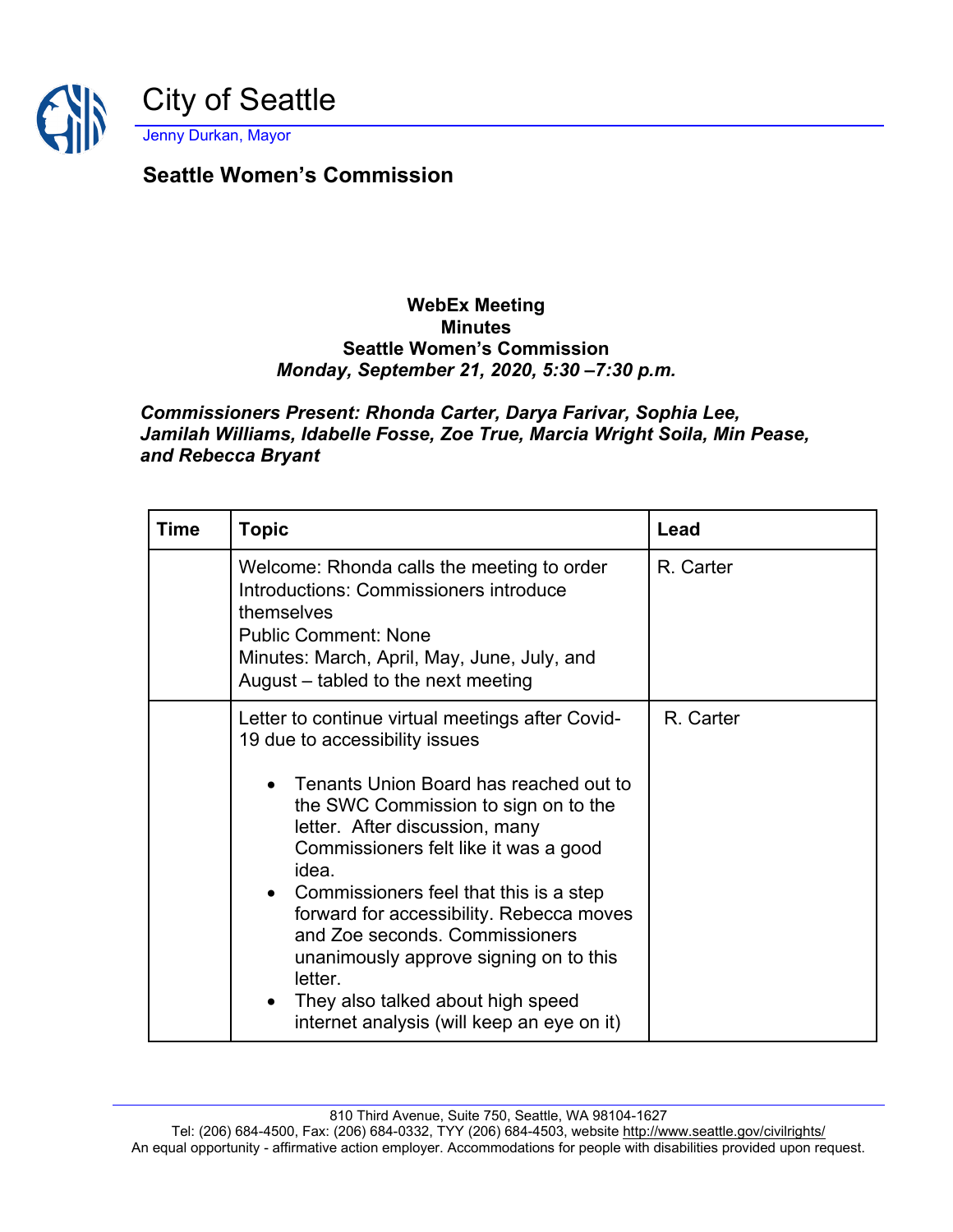| Darya will be the lead on this and will<br>follow up with the Board to let them know<br>about their vote                                                                                                                                                                                                                                                                                                                                                                  |                                                     |
|---------------------------------------------------------------------------------------------------------------------------------------------------------------------------------------------------------------------------------------------------------------------------------------------------------------------------------------------------------------------------------------------------------------------------------------------------------------------------|-----------------------------------------------------|
| Commissioners discuss the letter from the<br>Seattle Human Rights Commission meeting.<br>Marta explains what happened and that they<br>decided not to send the letter but possibly do an<br>op ed in CM Juarez – Sophia is the lead on this<br>issue and will reach out to the Seattle Human<br><b>Rights Commission</b>                                                                                                                                                  | Rhonda amends the<br>agenda to include this<br>item |
| <b>Realigning SWC</b><br>Did a doodle poll<br>Discuss realigning our work<br>How do we balance our work?<br>$\bullet$<br>Realigning our work to the end of the<br>year while still making an impact<br>What are our goals?<br>Focus on resources<br>$\bullet$<br>Match the moment<br>Rhonda reworked mission statement<br>Rhonda makes a motion to vote on the new<br>mission statement at least to the end of the<br>year, seconded by Sophia and unanimously<br>passes. |                                                     |
| Rhonda highlights the top concerns that came<br>out of the survey Rhonda conducted.                                                                                                                                                                                                                                                                                                                                                                                       |                                                     |
| Top concerns:                                                                                                                                                                                                                                                                                                                                                                                                                                                             |                                                     |
| Covid 19 related<br>Childcare<br>Policing got more votes than Covid-19                                                                                                                                                                                                                                                                                                                                                                                                    |                                                     |
| More than half of commissioners did the survey<br>and found that:                                                                                                                                                                                                                                                                                                                                                                                                         |                                                     |
| Peoples time is limited.<br>The survey found that expertise is<br>widespread                                                                                                                                                                                                                                                                                                                                                                                              |                                                     |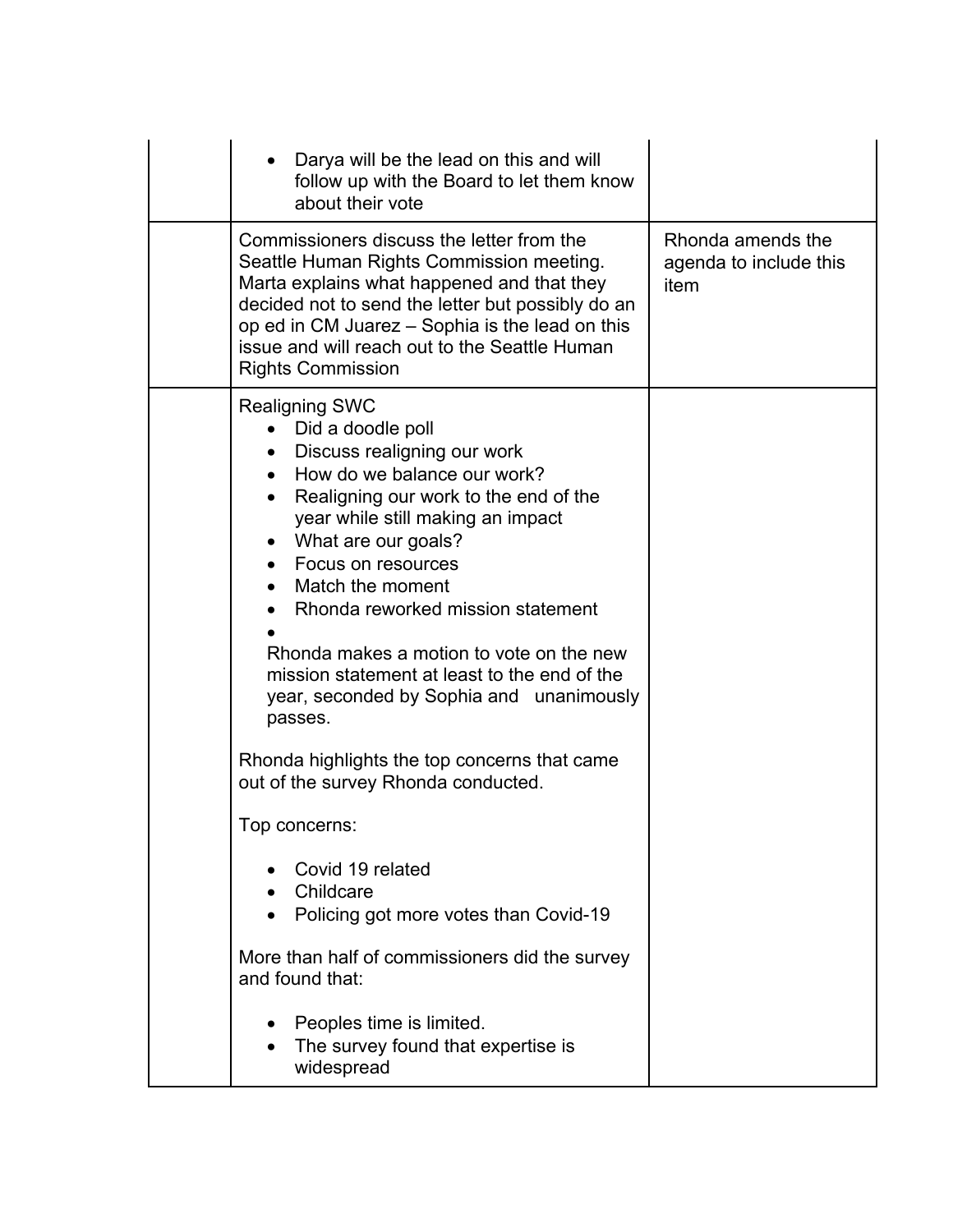| • Pair up people on efforts to leverage<br>talent and expertise<br>Whose doing what?<br>Good representation on the Commission<br>$\bullet$                                                                                                                                                                                                                                                              |
|---------------------------------------------------------------------------------------------------------------------------------------------------------------------------------------------------------------------------------------------------------------------------------------------------------------------------------------------------------------------------------------------------------|
| Proposed focus through the end of the year and<br>into 2021.                                                                                                                                                                                                                                                                                                                                            |
| 1. Proposals to move forward on<br>Refocus on covid-19 and policing                                                                                                                                                                                                                                                                                                                                     |
| 2. Restructure by function                                                                                                                                                                                                                                                                                                                                                                              |
| Executive – business of the Commission<br>• Policy research analysis and facts that<br>drives our work<br>• Communications/Events hearing our<br>ideas and building meaningful<br>relationships<br>• Work together on an assembly line.<br>Amplify and help<br>$\bullet$<br>• Budget<br>What can we say about advocacy work<br>and add fuel to what they are doing?<br>Connecting the dots<br>$\bullet$ |
| Commissioners are asked what they think about<br>the proposal.                                                                                                                                                                                                                                                                                                                                          |
| Commissioners really like it say that it is<br>worth a try.<br>Really like the idea of focusing in on a<br>subcommittee structure                                                                                                                                                                                                                                                                       |
| Commissioners have a discussion and have one<br>project and plan.                                                                                                                                                                                                                                                                                                                                       |
| Most of the Commissioners like this<br>Honing in on two things                                                                                                                                                                                                                                                                                                                                          |
| <b>Committees Policy and communications</b>                                                                                                                                                                                                                                                                                                                                                             |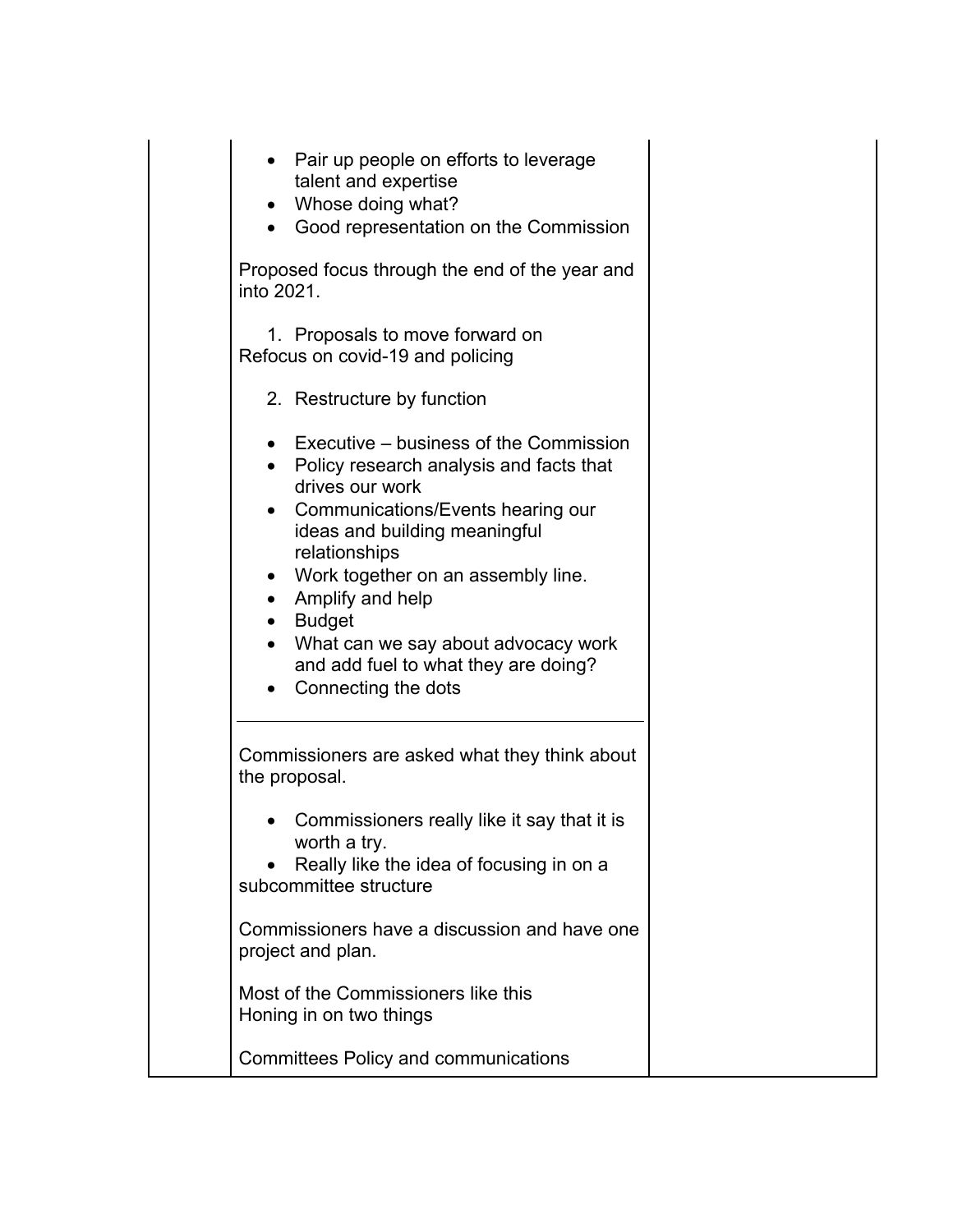Committees Covid-19 response and recovery This is a testing ground the Sample projects

Covid recovery piece – women are shouldering the burden. Op out of workplace and a skilled educator at home when it comes to our children. Recovering funding Populations that are shouldering the burden and get funding to women who have had to opt out of working because of the pandemic (what kind of legislation is out there

DV and people disappearing MMIW – problem a lot of resources – redirected funding around DV and it is on the rise and funding is being redirected away from the resources.

Work of police Defunding the policy Investigations/solving crimes

Additional survey is forthcoming by Rhonda and engage just a 5- minute survey Work plan Survey will be sent out tomorrow and ask for it on Friday, September 25, 2020. On a very clear path Commissioners have got a plan together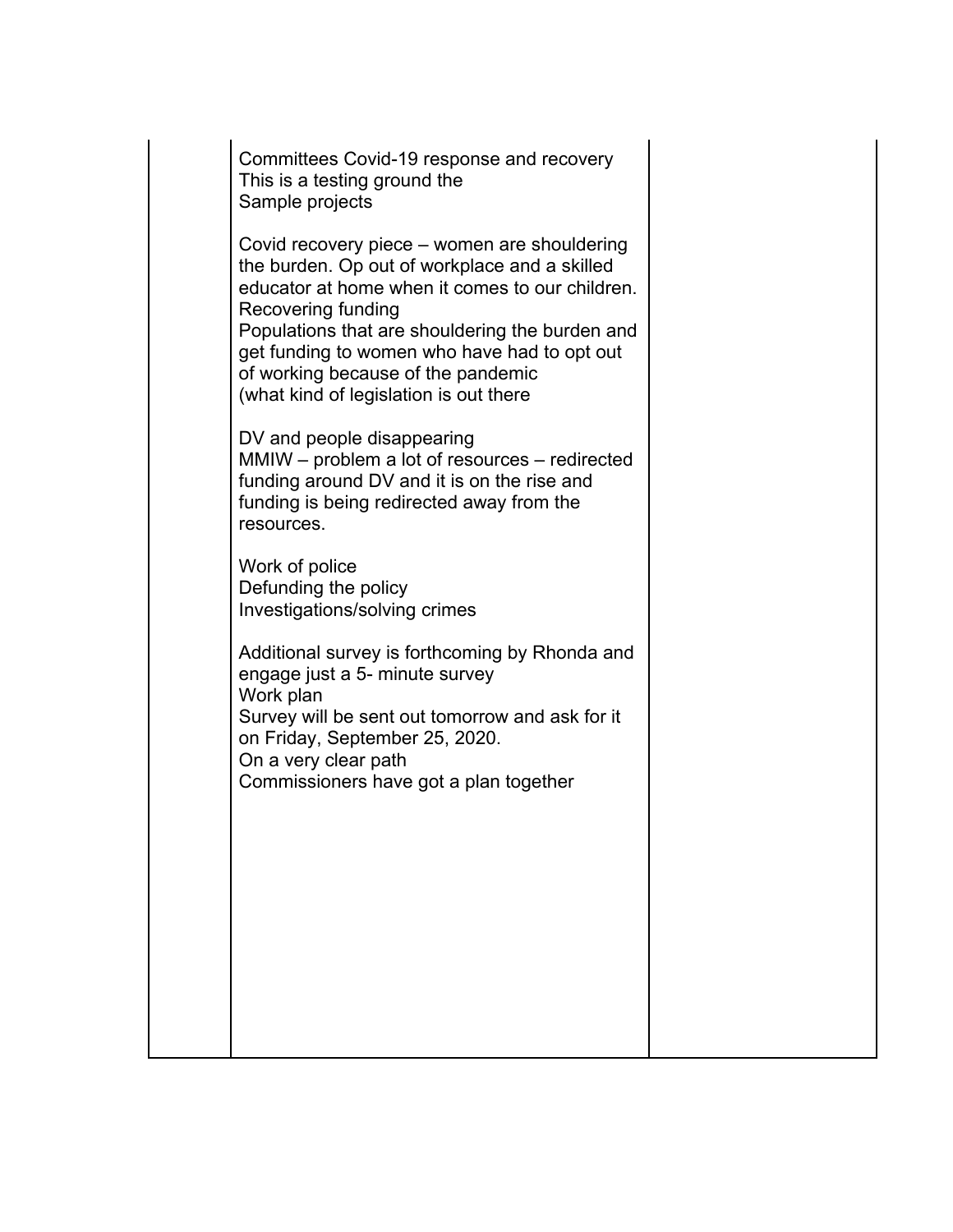| <b>Subcommittee Reports: Zoe</b><br><b>Community Health and Wellness</b><br>Checking in but not much progress we are in<br>touch.                                                                        |          |
|----------------------------------------------------------------------------------------------------------------------------------------------------------------------------------------------------------|----------|
| <b>Economic and Educational Opportunities</b><br>On hold because of the restructuring.<br>$\bullet$<br>• Tracking the idea of op ed<br>Op Ed – Diya                                                      | Rebecca  |
| <b>Equitable Development</b>                                                                                                                                                                             | Marcia   |
| We did meet and talked about the<br>restructuring and excited to see what the<br>plan would be                                                                                                           |          |
| <b>Violence Prevention and Justice</b>                                                                                                                                                                   |          |
|                                                                                                                                                                                                          | Darya    |
| We have not met and still just living in the<br>moment.                                                                                                                                                  |          |
| Commissioners highlight Idabelle's steadfast<br>work and devotion to the Commission. She will<br>not be seeking re-appointment and will be<br>missed terribly. Commissioners said well wishes<br>to her. |          |
|                                                                                                                                                                                                          |          |
| <b>SOCR Report</b>                                                                                                                                                                                       | M. Idowu |
| Commission appointments were voted<br>out of Committee.<br>Marta asked Commissioners to review<br>her report she sent by email this morning,<br>highlighting the status of the                           |          |